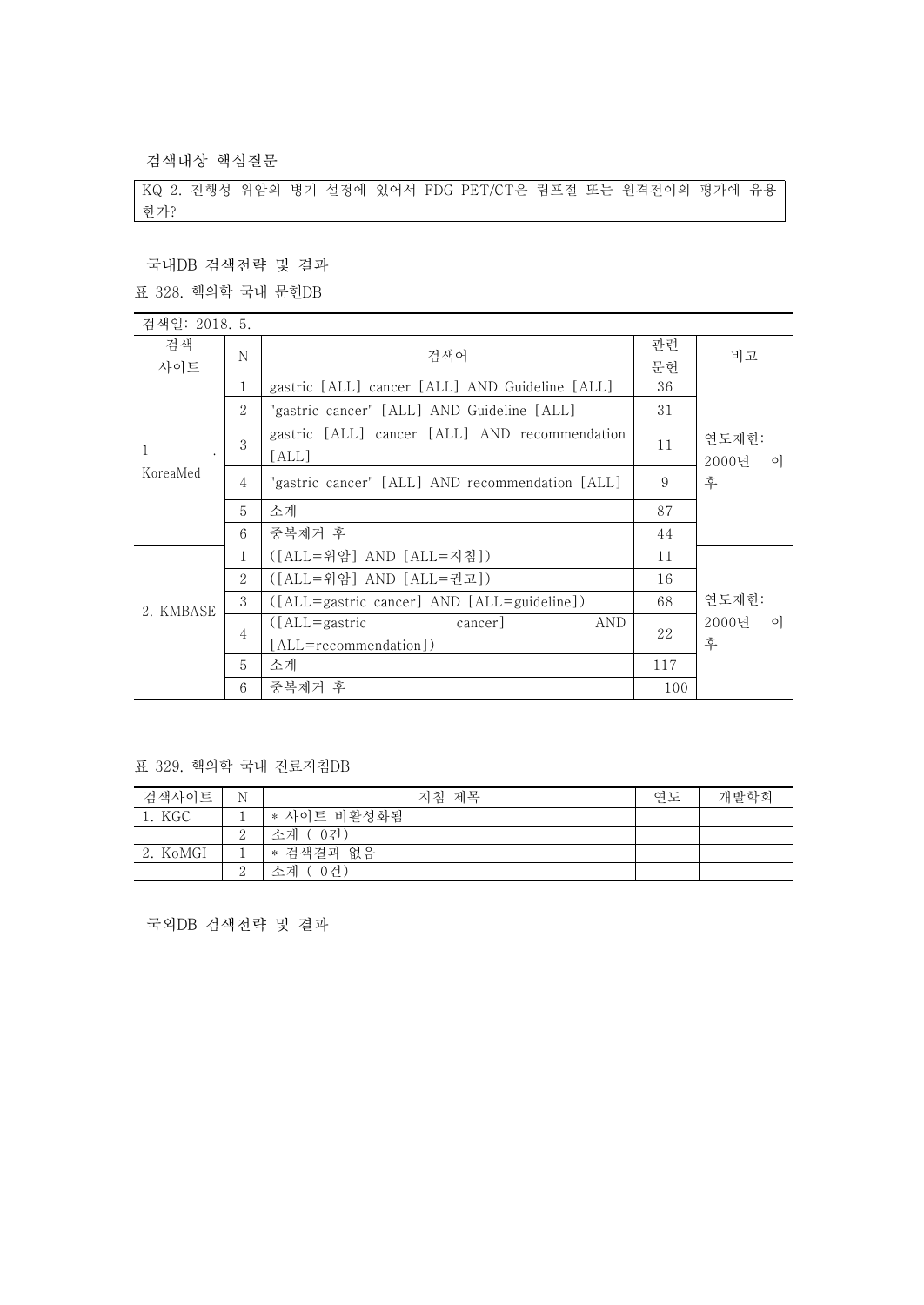| 검색일: 2018. 5 |                |                                                       |           |
|--------------|----------------|-------------------------------------------------------|-----------|
| 구분           | N              | 검색어                                                   | 검색 결과     |
| $\mathbf P$  | 1              | exp Stomach Neoplasms/                                | 89,089    |
| 검사           | 2              | exp Positron-Emission Tomography/ OR (Positron        |           |
|              |                | Emission Tomography or PET or PET?CT).mp.             | 95,034    |
|              | 3              | exp ULTRASONOGRAPHY/ OR (ultrasonography or           |           |
|              |                | sonography).mp.                                       | 432.420   |
|              | 4              | exp Tomography, X-Ray Computed/ or CT.mp.             | 489,685   |
|              | $\overline{5}$ | exp Magnetic Resonance Imaging/ or MRI.mp.            | 439,300   |
|              | 6              | (gastric and (radiograph\$ or imaging)).mp.           | 19,399    |
|              | 7              | (imaging or radiolog\$ or radiograp\$).tw             | 857,859   |
|              | 8              | $OR/3-7$                                              | 1,671,844 |
| P&검사         | 9              | 2 AND 8                                               | 59,084    |
| 지침필터         | 10             | recommendation\$).ti. or (practice<br>(guideline\$ or |           |
|              |                | guideline or<br>guideline).pt                         | 100.578   |
| 종합           | 11             | 9 AND 10                                              | 332       |

표 330. 핵의학 국외 Ovid-Medline

## 표 331. 핵의학 국외 Ovid-Embase

| 검색일: 2018. 5. |                |                                                                                                             |           |
|---------------|----------------|-------------------------------------------------------------------------------------------------------------|-----------|
| 구분            | N              | 검색어                                                                                                         | 검색 결과     |
| $\mathbf{P}$  | $\mathbf{1}$   | stomach cancer'/exp                                                                                         | 121,275   |
|               | $\overline{2}$ | 'positron-emission tomography'/exp<br>OR<br>$'$ pet $-ct$<br>scanner'/exp                                   | 135,183   |
|               | 3              | (PET OR PET?CT):ab,ti                                                                                       | 143,047   |
|               | $\overline{4}$ | 2 OR 3                                                                                                      | 200,004   |
| 검사            | 5              | OR<br>'ultrasonography'/exp<br>'computer<br>assisted<br>tomography'/exp OR 'magnetic resonance imaging'/exp | 2,083,141 |
|               | 6              | (gastric AND (CT OR MRI)):ab,ti                                                                             | 10757     |
|               | $\overline{7}$ | (imaging or radiolog* or radiograp*):ab,ti                                                                  | 1,360,935 |
|               | 8              | radiodiagnosis/exp                                                                                          | 2,550,450 |
|               | 9              | 5 OR 6 OR 7 OR 8                                                                                            | 3,554,956 |
|               | 10             | 4 and 9                                                                                                     | 176,773   |
| P&검사          | 11             | 1 AND 10                                                                                                    | 1597      |
| 지침필터          | 12             | guideline*:ti OR recommendation*:ti                                                                         | 128,006   |
| 종합            | 13             | 11 and 12                                                                                                   | 17        |

## 표 332. 핵의학 국외 GIN

| 재아<br>-<br>71<br>`ਦ<br>2010. J.<br>≃<br>$\overline{\phantom{a}}$ |                |                 |  |
|------------------------------------------------------------------|----------------|-----------------|--|
| ът.<br>ΙN                                                        | 걱색어            | 겨교<br>저 색<br>'근 |  |
|                                                                  | gastric cancer | ᆠ               |  |